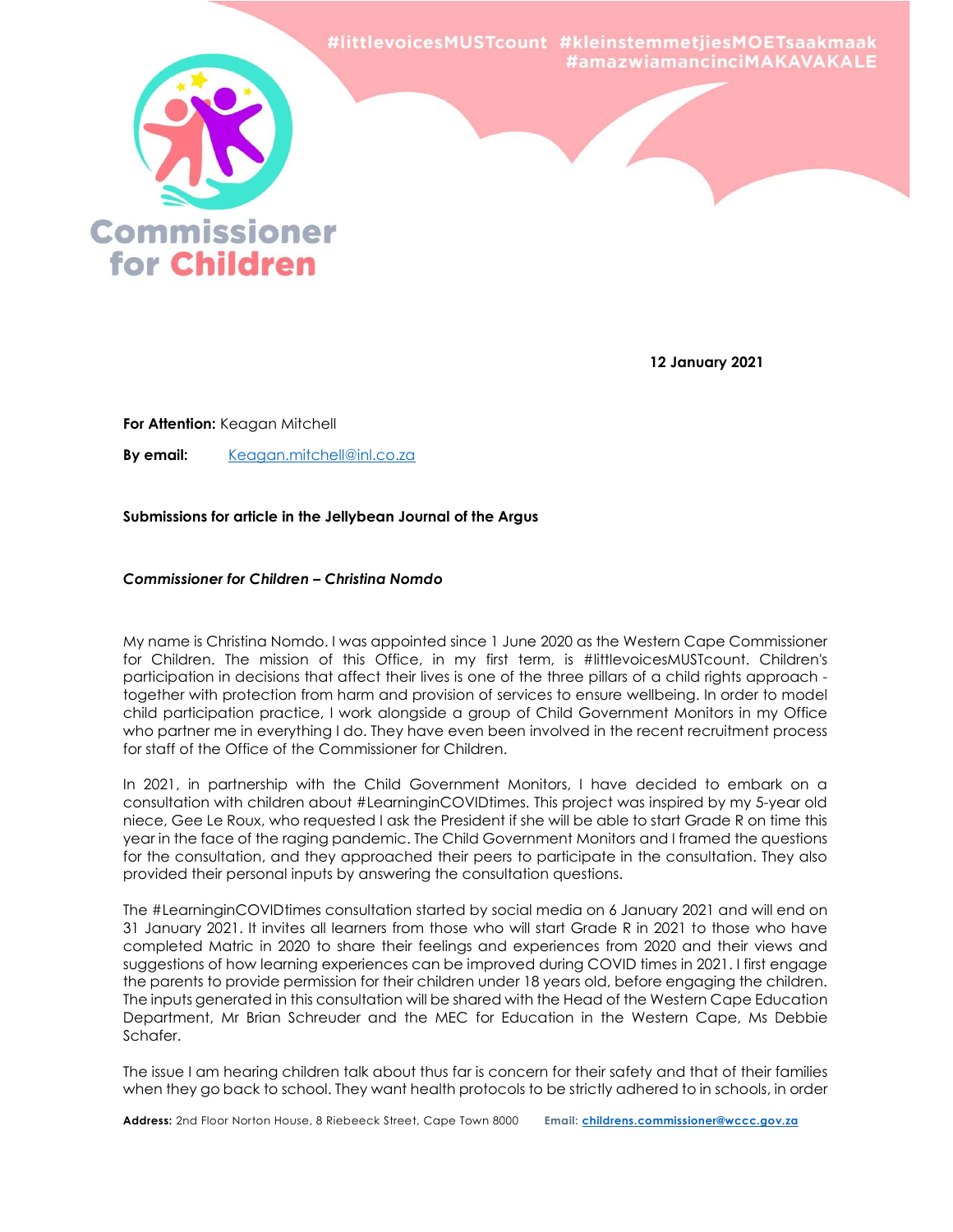

to be safe from COVID-19. Some express excitement to start their learning again and hope educators can make alternative methods of learning available should the need arise. So, it is important that adult duty bearers of child rights fulfil their responsibilities towards children.

## Child Government Monitor – Winetha Booysen (Redelinghuys)

My name is Winetha Booysen. I am 13 years old and I live in the rural town of Redelinghuys in the Western Cape. I am about to attend to Steynville Secondary School in Piketberg, to start Grade 8. I became a Child Government Monitor in November 2020 when I was elected by the children of my community during a workshop with the Commissioner for Children.

The consultations about the Covid-19 pandemic is really important, as it keeps us updated about the learning during the Covid-19 pandemic. I really enjoy interacting with other children and learning about their experiences last year. It was really challenging to go to school last year because we had a lot of work to catch up on. The one thing that kept me motivated last year was the thought about my future.

I hope that they won't close the school's early this year because it will affect our studies. I really miss sitting with my friends during break time.

## Child Government Monitor – Lukhanyo Sonyamba (Philippi East)

My name is Lukhanyo Sonyamba, currently age 17, living in Philippi East, in Cape Town. I am currently attending Rhodes High School about to start my final year, Grade 12. I am a Child Government Monitor of the Western Cape in the Office of the Children's Commissioner. I became a Child Government Monitor in the Children's Commissioner's Office in 2020, close to the beginning of the year. I was approached by the Commissioner while serving in the Nelson Mandela Children's Parliament, and we have worked together with other wonderful young people for almost a year. It means a lot to me, leading this project with the Commissioner, because I feel that my voice is heard and struggles are seen during this pandemic and it is vital we take into account what we went through to better the following academic year.

The COVID consultation is very important to gain insight on what's happening in these times we are in and how we are affected. Attending school during such a time was scary and made me anxious because you didn't know who was infected with the virus, your life and loved ones was in every decision you made, the thought of cough or sneezing felt like death. The only thing that kept me motivated is I have people looking up to me, and I can't let myself down. For God didn't bring me this far to fail. What I expect is for everything to be properly planned and sorted out strictly. I expect the school system to be upgraded and much better and efficient than last year. The teachers must have a plan or strategy to teach in a fast but effective way making sure all learners understand the work. School has changed drastically, the way we operate, the seating arrangements, the period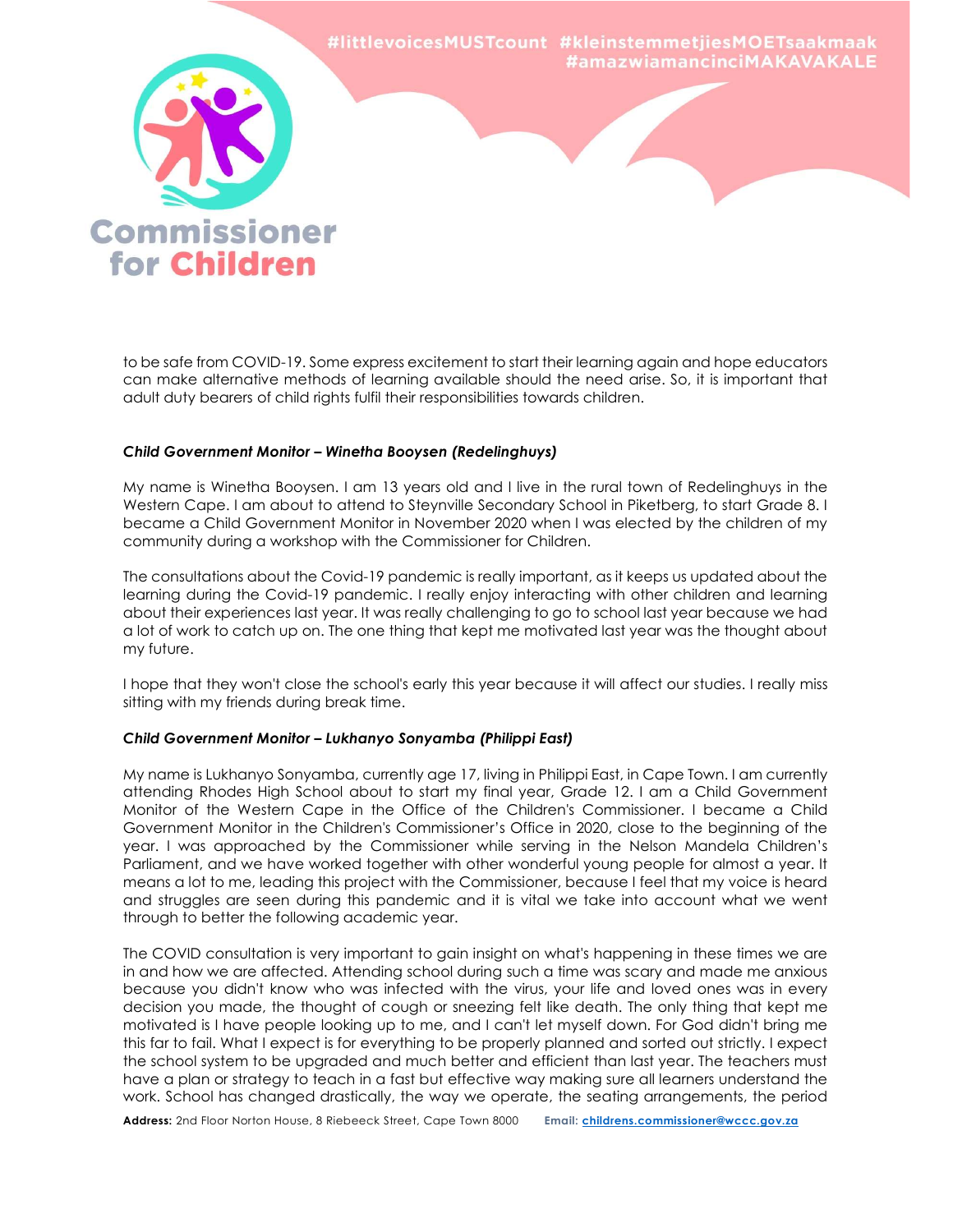

times shortened, and we don't have break/interval to rest our minds and relax. Rushing everything, trying to finish the curriculum. I miss the freeness and the tension-free environment where one can walk around the corridors and have no fear of the other person, I miss the ability to greet fellow peers in such a way you greet family.

The teachers were under pressure and in living in fear, not wanting to die due to COVID. So, they acted impulsively, not wanting to come close to anyone and teaching uncomfortably. Due to that, learners suffered academically.

We are not all fast learners and due to that many found advantages and disadvantages to how things were done, me for example, I am an oral learner, so I suffered during the first 2 weeks of selfteaching.

## Child Government Monitor – Saadiq Daniels (Bonteheuwel)

My name is Saadiq Daniels. I am 15 years old turning 16 in two weeks' time, In Shaa Allah. I live in Bonteheuwel, Cape Town. I am a learner at Vista Nova High, in Grade 10. I became a Child Government Monitor due to Christina, the Commissioner, who was in contact with Rx Radio. I am a radio presenter and there was selected to be one of the Child Governments Monitors. I am with this group since June or July. These consultations are very important because it gives more information about COVID. I enjoy interacting and learning from others how and what they experienced during the COVID pandemic. COVID-19 is a very deadly virus and it teaches us to be more responsible and to take care of ourselves and care for other people. Schooling was challenging as we had to be more careful and observant because we could not make close contact with our friends and one thing that was very challenging was that I had to wear a mask whole day. As an asthma sufferer, it's not easy to keep it on all the time. What kept me motivated is God will not give us something that we can't handle, and I was just thinking positively to do my work, even at home. My wish is the education system will be more stable and hope things can just be normal as usual. We attended school every alternative week and sometimes we had lessons via Google classroom and Zoom. I really miss the interaction with my peers as social distancing restricts us even from standing or sitting near to each other to have a decent conversation so everyone can hear what you say. Let's all keep safe and pray the virus will vanish soon.

## Child Government Monitor – Christopher Kleynhans (Wynberg)

My name is Christopher Kleynhans. I am 17 years old and I am from Cape Town, South Africa. I attend Wynberg Boys' High School and I am currently in Grade 11. I became a Child Government Monitor through having a meeting with the Commissioner for Children where we discussed the National Youth Development Policy. I was then invited by her to become a Monitor. I feel honoured and hopeful to lead this project with the Commissioner as I see progress and an outcome of great potential.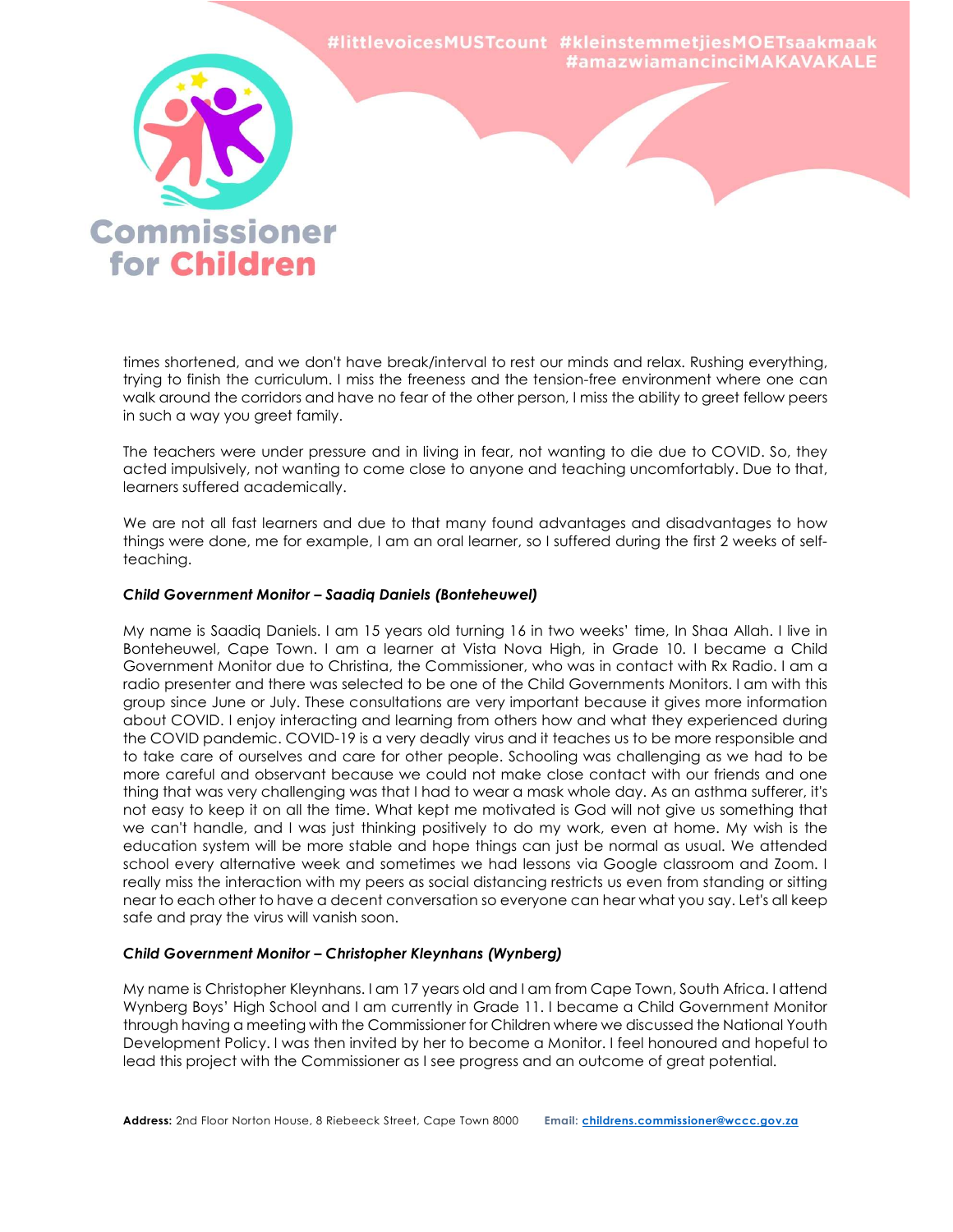

The consultations are very important as it helps us understand and talk about COVID-19, helping to provide a sense of assurance that there is something being done about it. That it isn't going away anytime soon, so we have to learn to adapt to our new world but at the same time we have to adapt to learn how to function in these though times.

It is very different to the normal "vibe" seen at my school. Normally, the energy levels are high and the pupils are normally much more optimistic, but during COVID I've seen the pupils feel a lot more demotivated and have less energy to do work to the best of their abilities.

What kept me motivated was my friends. Knowing I'm going through it with them made it a lot easier.

My expectations are that hopefully things can go back to normal but keeping in mind that we are in a global pandemic, so some things won't be able to happen like they used to. We will have to adapt our traditions to accommodate the global pandemic.

Schooling has changed completely! From shorter weeks, to no assemblies to not even having sport games! I miss it and want to go back!

Coming from a very competitive school, with of vibe an energy, to now where a lot of that has been drained from the pupils. I would have to say I miss the vibe we had were we supported each other on the field or even in the classroom.

## Child Government Monitor – Alessio Marcus (Mitchell's Plain)

I am Alessio Marcus. I reside in Beacon Valley Mitchells Plain. I attend Beacon Hill High school and I am currently in Grade 12.

COVID-19 consultations are extremely important purely because it provides us all with important information about the virus and reassures us that the government is indeed doing their job. I have learnt so much about COVID and how we can avoid contracting the illness by following the protocols.

It was not bad attending school during the pandemic, purely because my school established a COVID-19 Task Team to ensure all protocols were followed on the school grounds.

I was extremely motivated purely because I knew that the following year, 2021, was going to be the last school year of my life.

My expectations are that government ensures that all schools have the necessary PPEs and that every child is protected from this virus.

Address: 2nd Floor Norton House, 8 Riebeeck Street, Cape Town 8000 Email: childrens.commissioner@wccc.gov.za